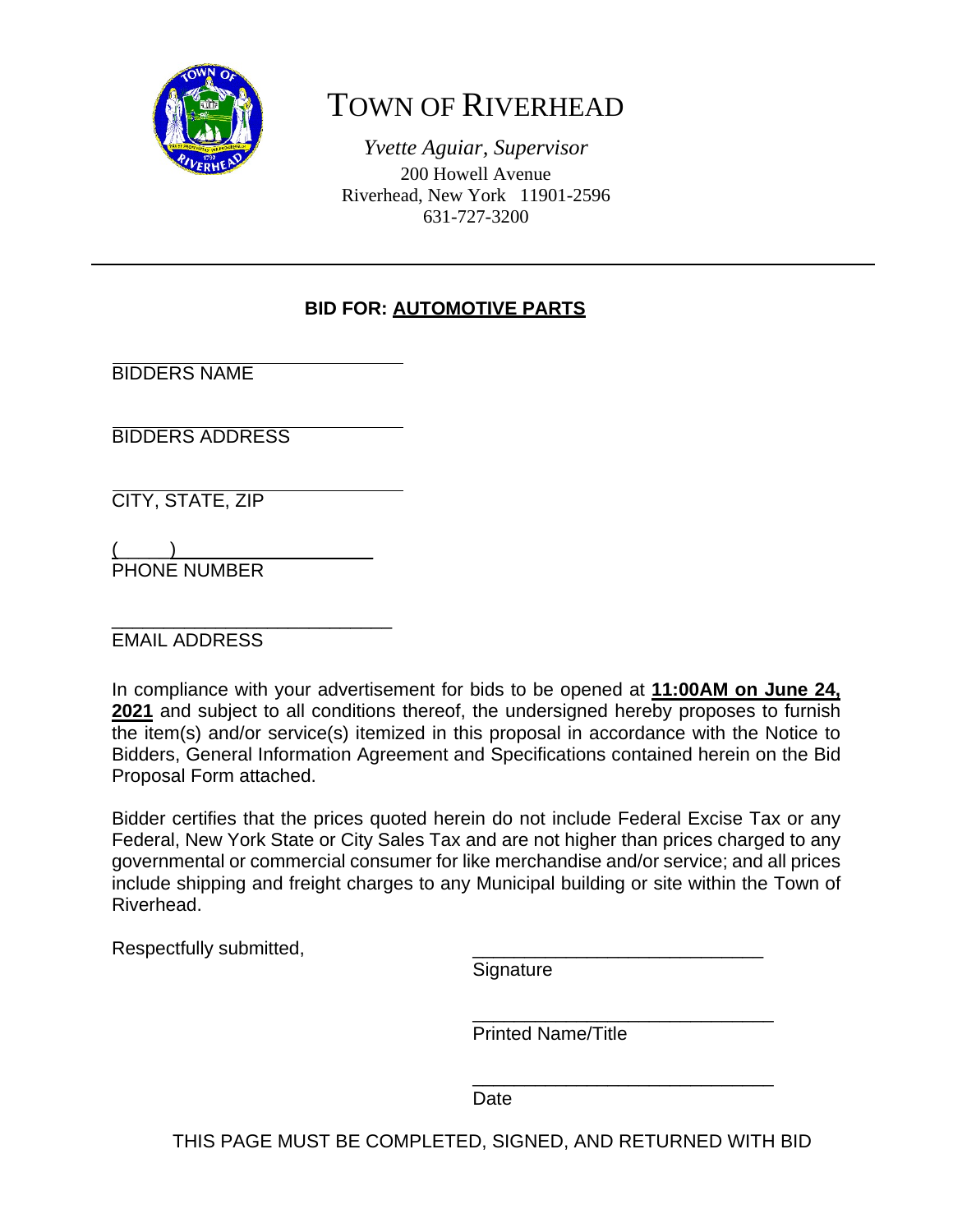#### **TOWN OF RIVERHEAD NOTICE TO BIDDERS**

Sealed bids for **AUTOMOTIVE PARTS** will be received by the Town Clerk of the Town of Riverhead at Town Hall, 200 Howell Avenue, Riverhead, New York, 11901, until **11:00 a.m.** on **June 24, 2021**, at which time all bids received shall be opened and read aloud.

Bid Specifications and/or Plans may be obtained by visiting the Town of Riverhead website at **www.townofriverheadny.gov on or after June 10, 2021**. Click on "Bid Requests" and follow the instructions to register.

All bids are to be submitted in a sealed envelope bearing the designation **AUTOMOTIVE PARTS.** All bids must be submitted on the bid form provided. Any and all exceptions to the Specifications must be listed on a separate sheet of paper, bearing the designation "**EXCEPTIONS TO THE SPECIFICATIONS**" and be attached to the bid form.

**NOTE: Bid responses must be delivered to the Office of the Town Clerk at 200 Howell Avenue, Riverhead, New York, 11901, on or before June 24, 2021 at 11:00 a.m. The Town may decline to accept, deem untimely and/or reject any bid response/proposal that is not delivered to the Office of the Town Clerk.**

The Town Board reserves the right and responsibility to reject any or all bids or to waive any informality in the bids and accept the bid which is deemed most favorable in the interest of the Town of Riverhead. The Town Board will use its discretion and judgment in determining the lowest qualified bidder.

#### **BY ORDER OF THE TOWN BOARD OF THE TOWN OF RIVERHEAD**

 **DIANE M. WILHELM, TOWN CLERK**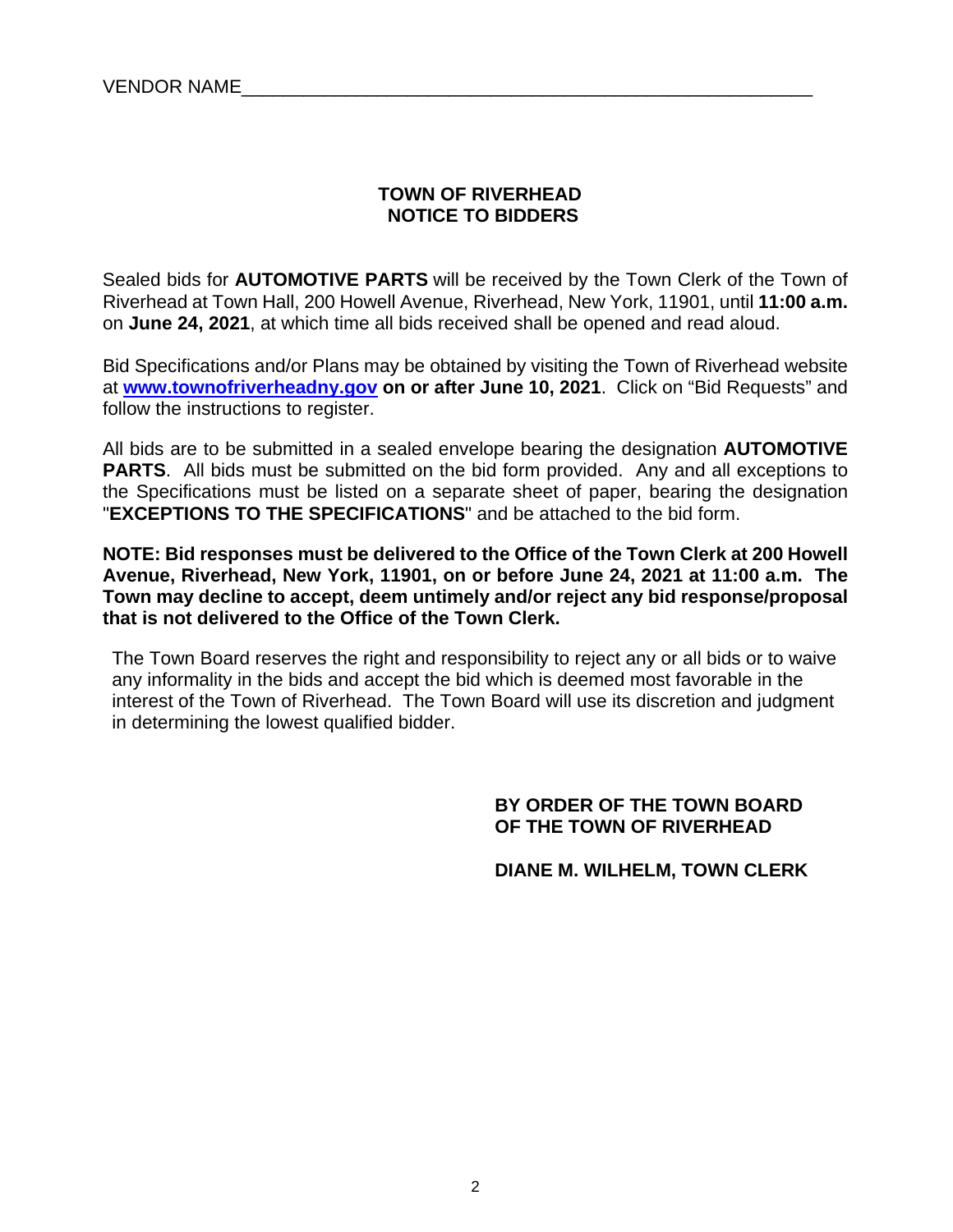#### **TOWN OF RIVERHEAD BID SPECIFICATION**

#### **AUTOMOTIVE PARTS**

#### **I. GENERAL BID SPECIFICATIONS**

#### **1. General Instructions**

Bidders shall be responsible to carefully examine the bid specifications. These specifications require the doing of all things necessary or proper for, or incidental to the furnishing and delivery of said parts/equipment and associated components. All things not expressly mentioned in these specifications, but involved in carrying out their intent are required by these bid specifications; and the vendor shall perform the same as though they were specifically mentioned, described and delineated. Read all documents contained in the bid specifications.

Bidders are responsible for submitting their bids to the appropriate location at or prior to the time indicated in the specifications. **No bids will be accepted after the designated time or date indicated in the bid specifications.** It is suggested that registered mail be used to submit bids. Delay in mail delivery is not an exception to the receipt of a bid.

A copy of the official bid documents may be obtained at the Town's website: www.townofriverheadny.gov. In addition to obtaining the official bid documents, any and all addendum pertaining to a particular bid or RFP are posted on the Town website referenced above-log and scroll to bid for **AUTOMOTIVE PARTS**. It is incumbent upon all potential bidders to view all posted addenda prior to the bid close date.

Any questions or clarification to the bid specifications or technical specifications must be submitted in writing to the Purchasing Agent at 200 Howell Ave., Riverhead, NY 11901 or by email to: baldinucci@townofriverheadny.gov prior to the bid opening, **unless otherwise stated\*.** Such questions must be in the possession of the Purchasing Agent at least 72 hours prior to the bid opening, **unless otherwise stated\*. Verbal questions will not be entertained.** 

**Bidders must submit one original copy of their bids.** The original must be sealed and clearly marked **"AUTOMOTIVE PARTS".** All bids shall be made out on the proposal forms attached hereto and all the attached certificates must be completed and signed in compliance with the provisions of Section 103-d of the New York State General Municipal Law. All bids must be filled out in ink, or be typewritten. Bids submitted in pencil will be rejected as unresponsive. Bids which have been corrected by white out or cross out, and have not been initialed and/or dated will be rejected as unresponsive. Bid Responses may be rejected if they show any omission, irregularity, alteration of form, addition, condition, unresponsiveness, or unbalance.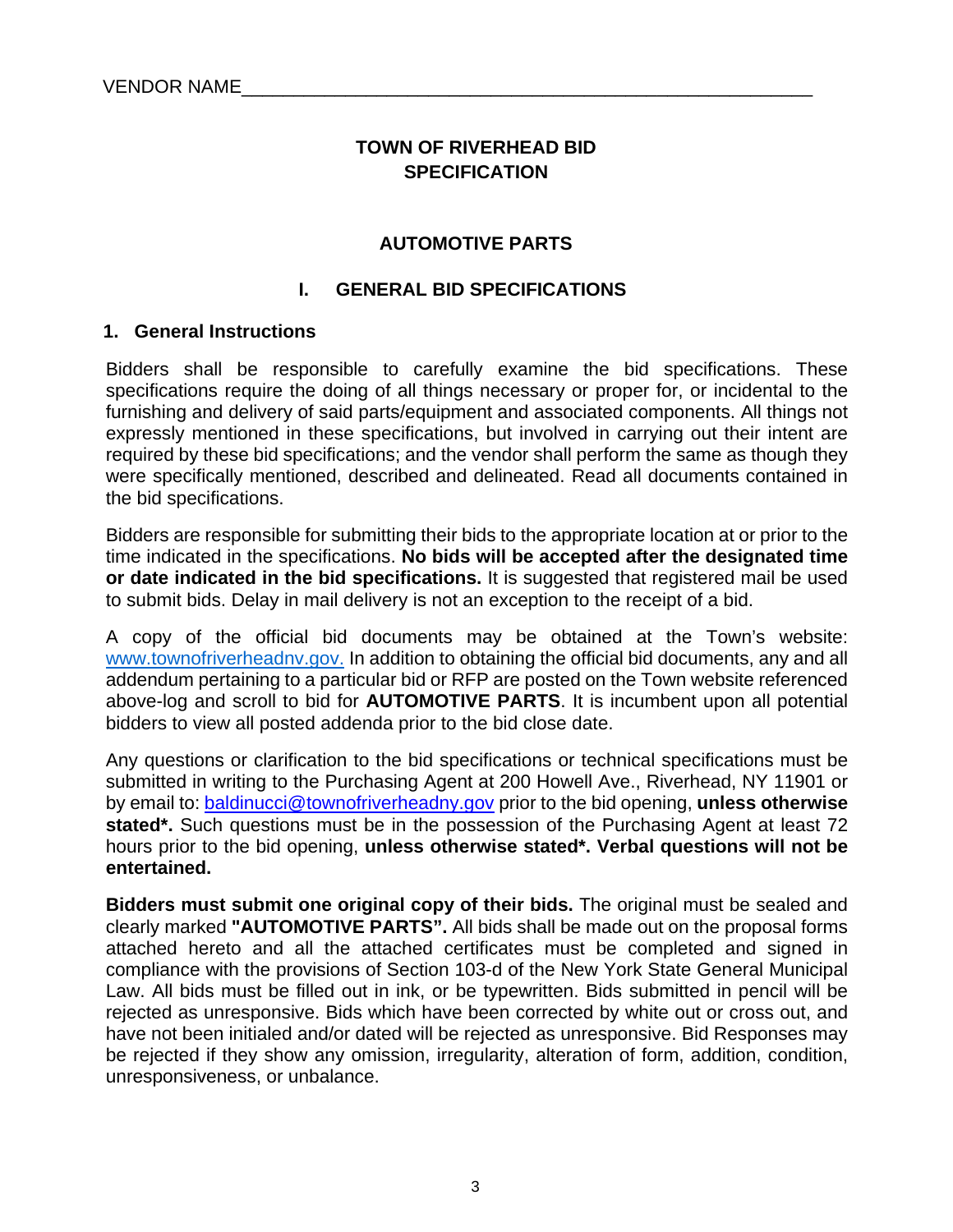Samples may be requested by the Town for the purpose of product evaluation. It is understood that samples will be provided at **no** charge to the Town and will be returned, when requested, within 30 days after the evaluation is completed, at the expense of the vendor. All samples left longer than 30 days after the evaluation period will be discarded.

The Purchasing Agent, and/or his/her designee, shall be the only one authorized to make changes or alterations to anything contained in these specifications. As stated above, any changes shall be posted as an addendum on the following website: www.townofriverheadny.gov. The Purchasing Agent reserves the right to reject all bids, parts of all bids, or all bids for any one or more items or contractual services included in the proposed contract, when such rejection is in the best interest of the Town. The contract will be awarded to the RESPONSIBLE BIDDER offering the best price, availability to supply good/parts within the requested time frames, and location/proximity to the Town's Municipal Garage. A responsible bidder is a manufacturer, producer, dealer, vendor, or bona fide manufacturer's agent who has demonstrated judgment and integrity, is of good reputation, experienced in his work, whose record of past performance in the trade is established as satisfactory, and whose financial status is such to provide no risk to the Town of Riverhead in its contractual relations.

No bidder may withdraw a bid within forty-five (45) days after the actual date of the bid opening. Any bidder who does not honor their bid within the forty-five (45) days may be barred from bidding in any jurisdiction in New York State.

Any bidder, contractor, or manufacturer who, in the course of his work, uses or supplies products which may be toxic or harmful, shall provide an MSDS to the Town of Riverhead Purchasing Department prior to the use of those products by the Town or the contractor.

Bidders who are required to adhere to the prevailing wage schedule shall obtain and maintain a current schedule from the New York State Department of Labor for the entire term of the contract. The Town may audit adherence to this schedule at any time during or after the contract period.

By submission of this bid, each bidder and each person signing on behalf of any bidder certifies, and in the case of a joint bid each party thereto certifies as to its own organization, under penalty of perjury, that to the best of its knowledge and belief that each bidder is not on the list created pursuant to paragraph (b) of subdivision 3 of section 165-a of the state finance law.

#### **2. Bid Costs and Expenses**

 The Town of Riverhead will not pay any costs incurred by any CONTRACTOR associated with any aspect of responding to the request for bids, including bid preparation, printing or delivery, or negotiation process.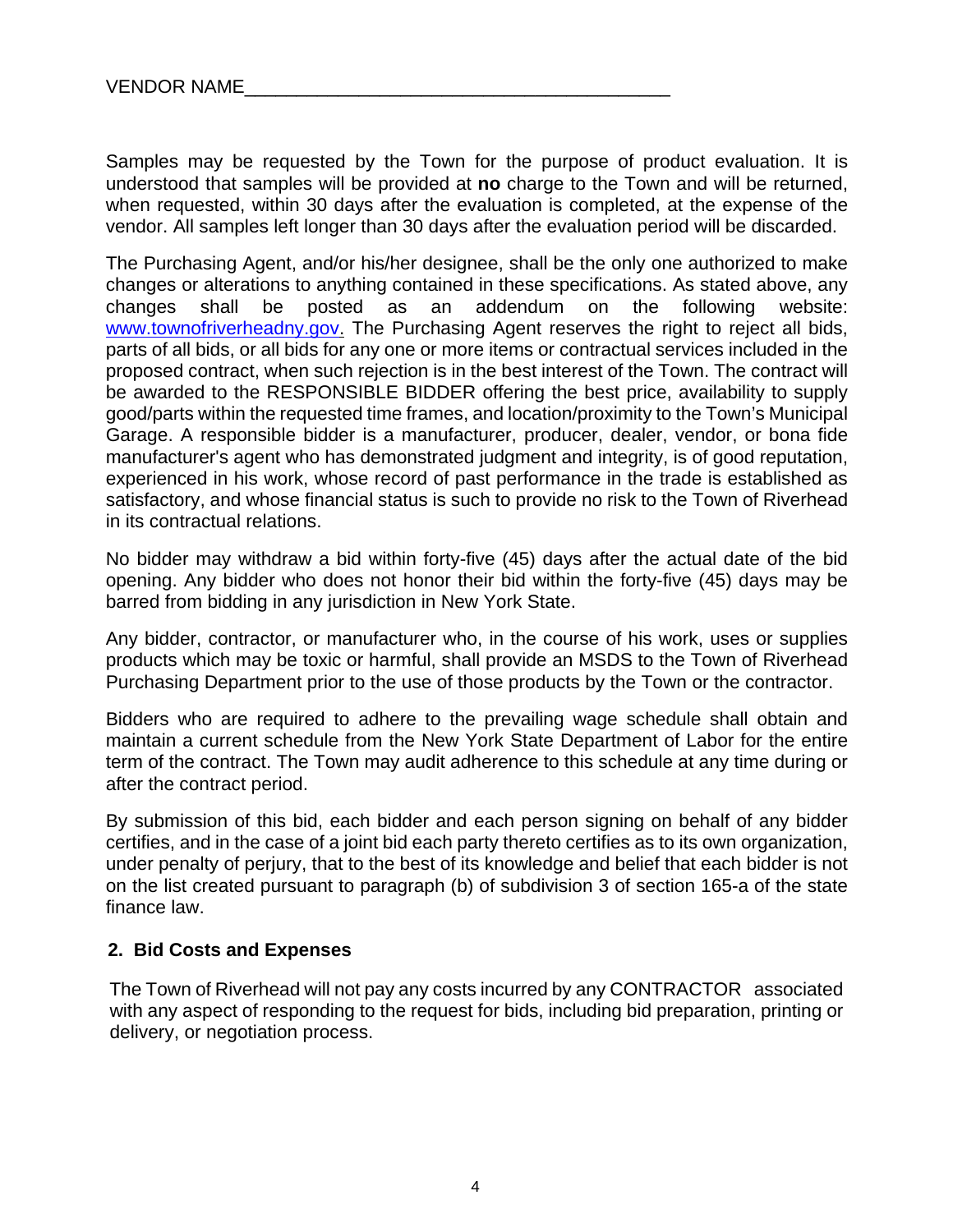#### **3. Bid Expiration Date**

Prices quoted in the bid shall remain fixed and binding on the Bidder for at least one (1) year from the date of the signed contract. The term will be one (1) year with the right to extend for an additional one (1) year period or any such lesser amount as mutually agreed upon by and between the Town and vendor subject to identical terms and conditions.

#### **4. Non-Conforming Bids**

Non-conforming Bids will not be considered. Non-conforming bids are defined as those that do not meet the requirements of the bid specification. The determination of whether a bid requirement is substantive or a mere formality shall reside solely within the Town of Riverhead.

#### **5. Sub-Contracting**

The CONTRACTOR selected shall be solely responsible for contractual performance and CONTRACTOR assumes all responsibility for the quality of work performed under this contract.

#### **6. Discrepancies and Omissions**

CONTRACTOR is fully responsible for the completeness and accuracy of their bid, and for examining this bid and all addenda. Failure to do so will be at the sole risk of CONTRACTOR. Should CONTRACTOR find discrepancies, omissions, unclear or ambiguous intent or meaning, or should any questions arise concerning this request for bid, CONTRACTOR shall notify the PURCHASING AGENT, in writing, of such findings at least five (5) days before the bid opening. This will allow issuance of any necessary addenda. It will also help prevent the opening of a defective bid and exposure of CONTRACTOR'S bid upon which award could not be made. All unresolved issues should be addressed in the bid. Protests based on any omission or error, or on the content of the solicitation, will be disallowed if these faults have not been brought to the attention of the Designated Contact, in writing, no later than five (5) calendar days prior to the time set for opening of the bids.

#### **7. Town's Right to Reject Bids**

The Town reserves the right to accept or reject any or all bids or any part of any bid, to waive defects, technicalities or any specifications (whether they be in the Town's specifications or CONTRACTOR'S response), to sit and act as sole judge of the merit and qualifications of each product offered, or to solicit new bids on the same project or on a modified project which may include portions of the originally proposed project as the Town may deem necessary in the best interest of the Town.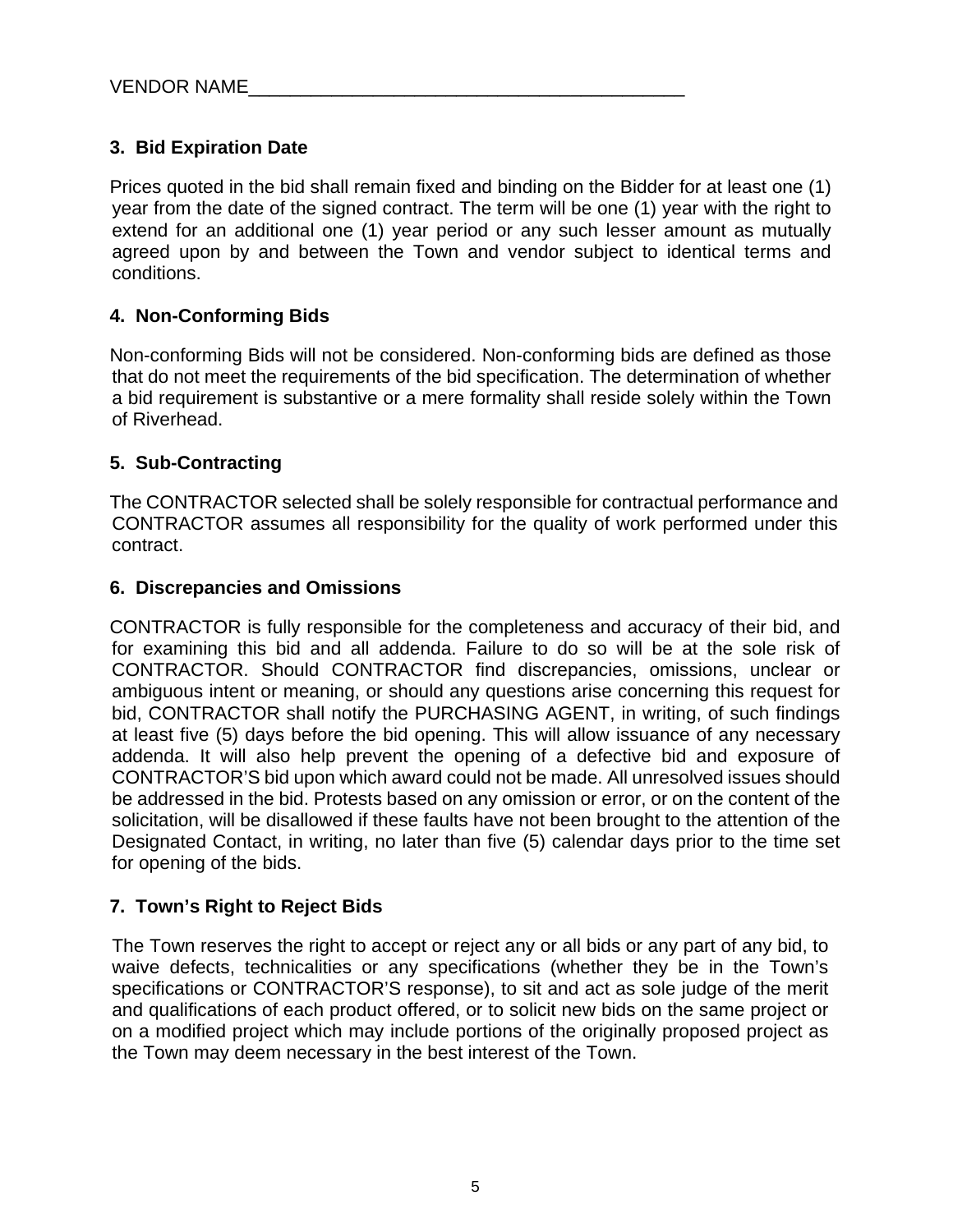#### **8. Town's Right to Cancel Solicitation**

The Town reserves the right to cancel this solicitation at any time during the procurement process, for any reason or for no reason. The Town makes no commitments expressed or implied, that this process will result in a business transaction with any CONTRACTOR.

#### **9. Notification of Withdrawal of Bid**

CONTRACTOR may modify or withdraw its bid by written request, provided that both bid and request is received by the Town prior to the bid due date. Bids may be re-submitted in accordance with the Bid Notice due date in order to be considered further. Bids become the property of the Town at the bid submission deadline. All bids received are considered firm offers at that time.

#### **10. Exceptions to the Bid Specifications**

Any exceptions to the Bid Specifications or the Town's terms and conditions, must be highlighted and included in writing in the bid. Acceptance of exceptions is within the sole discretion of the evaluation of the Town.

#### **11. Award of Contract**

The final award of a contract is subject to approval by the Town. The Town has the sole right to select the successful CONTRACTOR(S) for award, to reject any bid as unsatisfactory or non- responsive, to award a contract to other than the lowest priced bid, to award multiple contracts, or not to award a contract. Notice in writing to a CONTRACTOR of the acceptance of its bid by the Town will constitute a contract, and no CONTRACTOR will acquire any legal or equitable rights or privileges until the occurrence of such event.

#### **12. Contract Terms and Conditions**

The term of the contract between the successful bidder and the Town shall be for one (1) year. At the end of the contract period, the contract may be extended (not to exceed 1 one (1) year extension) upon the same terms and conditions at the sole discretion of the Town of Riverhead and with the consent of the vendor. The Town also reserves the right to cancel this contract at any time without notice.

#### **13. Independent Contractors**

The parties to the contract shall be independent contractors to one another, and nothing herein shall be deemed to cause this agreement to create an agency, partnership, joint venture or employment relationship between parties. Each party shall be responsible for compliance with all applicable workers compensation, unemployment, disability insurance, social security withholding and all other similar matters. Neither party shall be liable for any debts, accounts, obligations or other liability whatsoever of the other party or any other obligation of the other party to pay on the behalf of its employees or to withhold from any compensation paid to such employees any social benefits, workers compensation insurance premiums or any income or other similar taxes.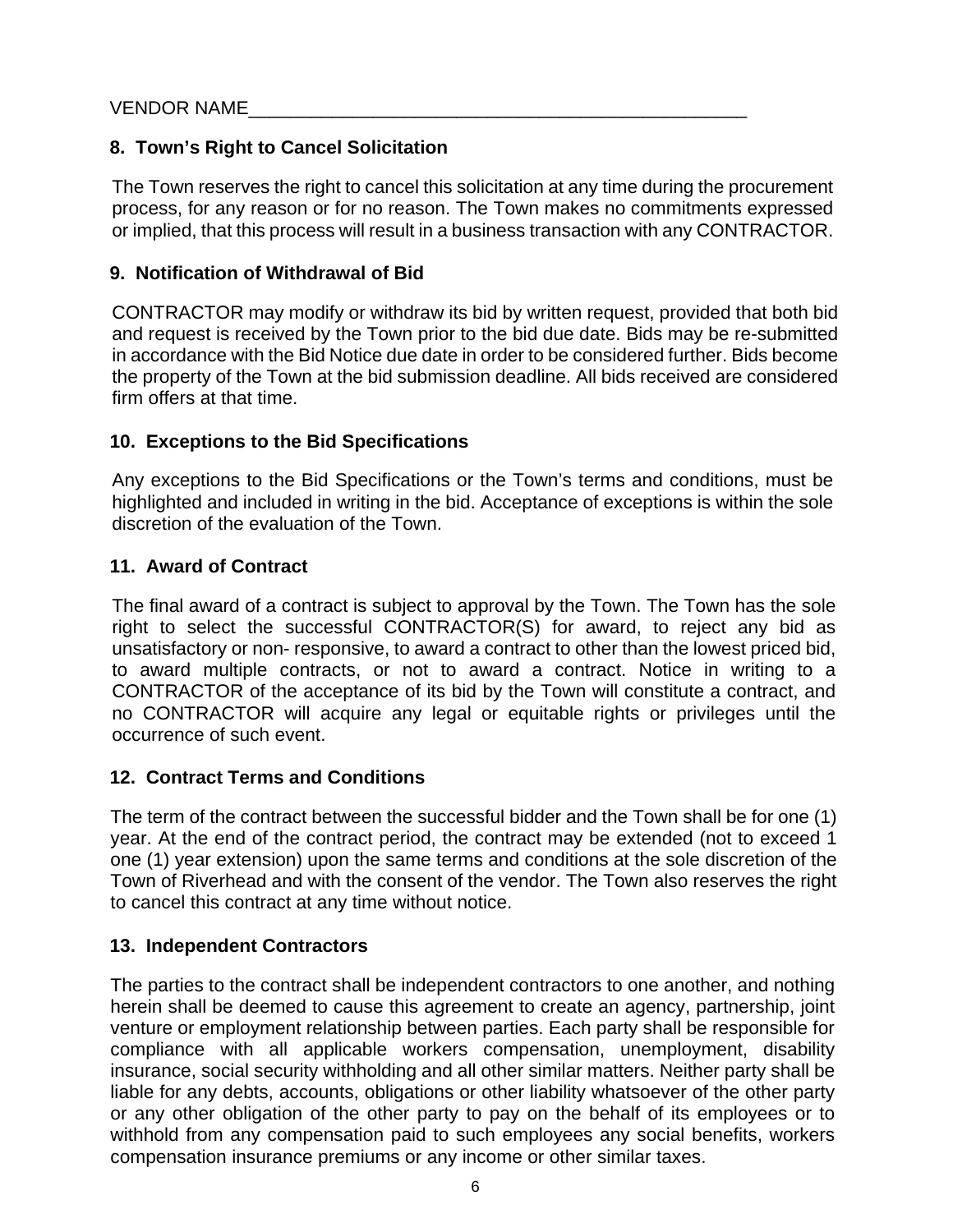#### **14. Licenses and Permits**

In performance of the contract, the CONTRACTOR will be required to comply with all applicable federal, state and local laws, ordinances, codes, and regulations. The cost of permits and other relevant costs required in the performance of the contract shall be borne by the successful CONTRACTOR. The CONTRACTOR shall be properly licensed and authorized to transact business in the State of New York.

#### **15. Notice**

Any notice to the Town of Riverhead required under the contract shall be sent to:

**Teresa Baldinucci, Purchasing Agent Town of Riverhead 200 Howell Avenue Riverhead, NY 11901** 

#### **16. Indemnification**

a. General Indemnification**:**

By submitting a bid, the proposing CONTRACTOR agrees that in the event it is awarded a contract, it will indemnify and otherwise hold harmless the Town of Riverhead, its agents and employees from any and all liability, suits, actions, or claims, together with all costs, expenses for attorney's fees, arising out of the CONTRACTOR'S its agents and employees' performance work or services in connection with the contract, regardless of whether such suits, actions, claims or liabilities are based upon acts or failures to act attributable, whole or part, to the Town, its employees or agents.

b. Insurance

i. CONTRACTOR recognizes that it is operating as an independent contractor and that it is liable for any and all losses, penalties, damages, expenses, attorney's fees, judgments, and/or settlements incurred by reason of injury to or death of any and all persons, or injury to any and all property, of any nature, arising out of the CONTRACTOR'S negligent performance under this contract, and particularly without limiting the foregoing, caused by, resulting from, or arising out of any act of omission on the part of the CONTRACTOR in their negligent performance under this contract.

The CONTRACTOR shall maintain such insurance as will protect against claims under Worker's Compensation Act and from any other claims for damages for personal injury, including death, which may arise from operations under this contract. The CONTRACTOR is an independent contractor and is not an employee of the Town of Riverhead.

ii. During the term of this contract, the CONTRACTOR shall, at its own expense, carry insurance minimum limits as set forth above.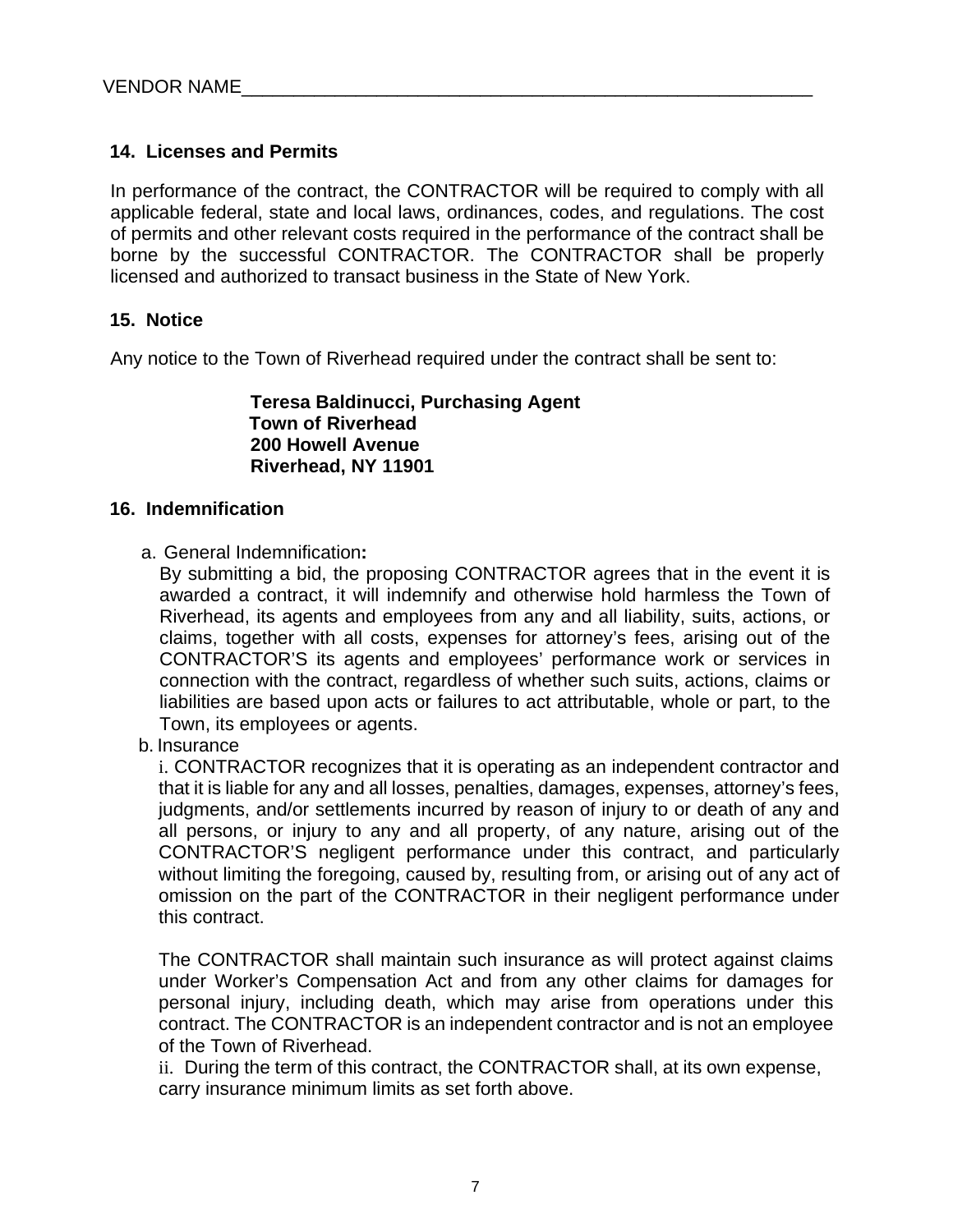#### **17. Piggybacking Clause Method of Award**

The contract, if awarded, will be to the lowest responsive/responsible bidder(s) in part or in whole who meet(s) all the terms of the specifications. The TOWN guarantees no minimum or maximum purchases or contracts as a result of award of this bid. The Town of Riverhead reserves the right to allow all municipal and not for profit organizations authorized under the General Municipal Laws of the State of New York, to purchase any goods and/or services awarded as a result of this bid in accordance with the latest amendments to NYS GML 100 through 104. However, it is understood that the extension of such contracts are at the discretion of the vendor and the vendor is only bound to any contract between the Town of Riverhead and the vendor. Additionally, the TOWN reserves the right to purchase any goods or services included as a part of this bid from any means legally available to it.

#### **II. BID SPECIFICATIONS**

#### **1. Scope**

The Town of Riverhead seeks vendors, who are **authorized** to distribute equipment manufacturer parts, for the supply (pick-up) and delivery of parts for Town of Riverhead owned vehicles. The parts are listed below and in the attached Bid Response Form. The Town's Municipal Garage Department, and as may be overseen by the Purchasing Agent, will be the Department responsible for the ordering of, pick up, schedule delivery of, and installation of the parts necessary for Town owned vehicles, including vehicles necessary for Police, Engineering, Buildings & Grounds etc.

#### **2. Pricing & Bid Award**

- a. Bidders **must submit their bid** based upon the Discount from their List Price that is in effect at the time and date of bid opening. The discount shall remain in effect throughout the term of the contract. The discount and price quoted shall include all delivery costs or in the alternative be net FOB any point in the Town of Riverhead, New York.
- b. The Town will evaluate all bids based upon price, discount, type or quantity of supplies available on hand, and proximity to Town Municipal Garage and make one or more than one award to such bids deemed in the best interest of the Town.

#### **3. Quality and Quantities**

- a. All goods (parts/equipment) delivered shall be the manufacturer's current models unless otherwise specified by the Town, and shall be delivered ready in all aspects to be placed in normal operating service. The vendor warrants and guarantees the parts herein specified, including all associated parts furnished, against any defects in design, workmanship and materials.
- b. The Town intends to purchase at least one (1) unit/part under this contract if funding allows but may order less or more, if necessary. However, the contractor must furnish the quantity actually ordered.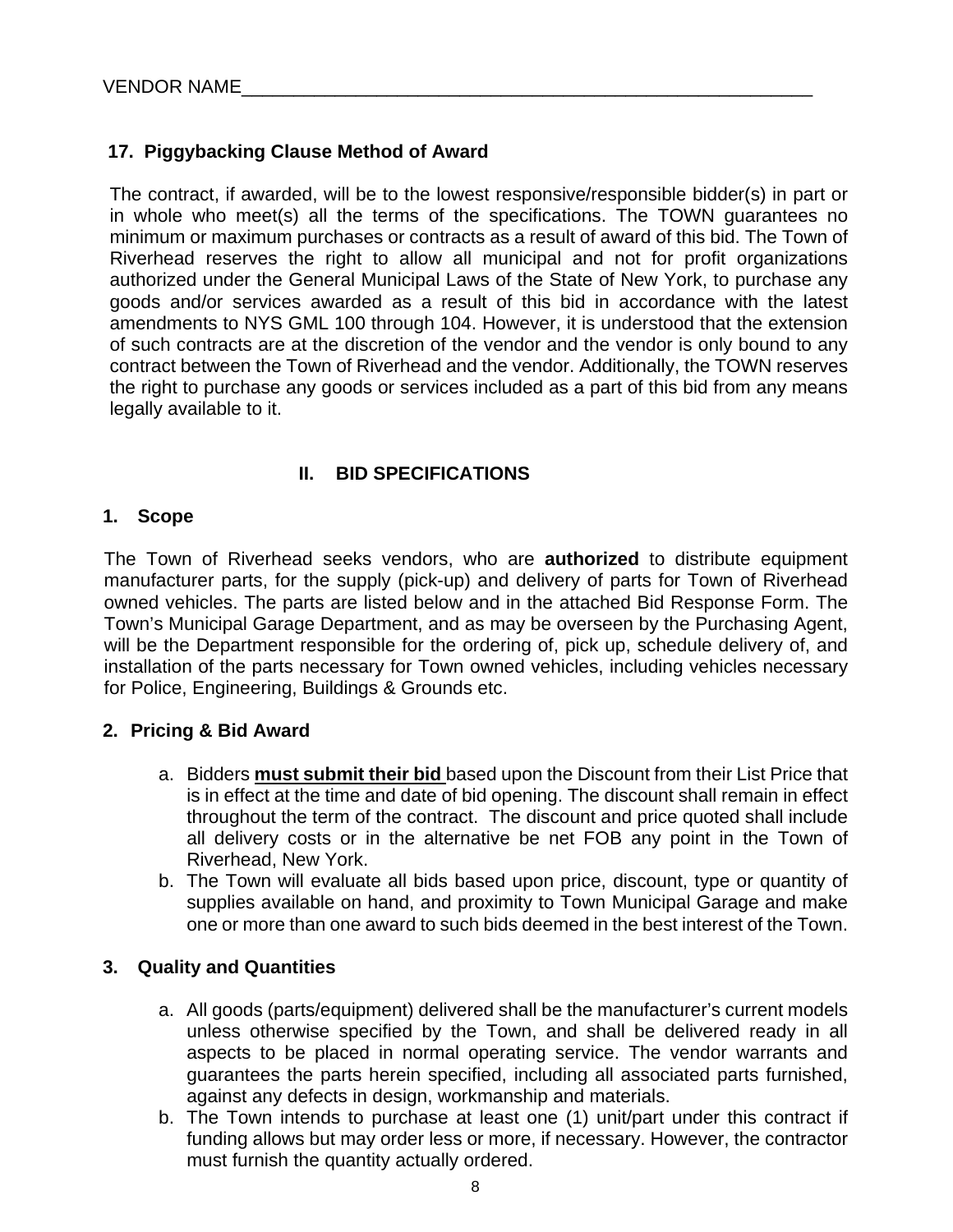#### **4**. **Warranty & Inspection of Parts/Equipment**

- a. The Successful Bidder warrants any goods furnished shall be of the highest quality, shall comply with specifications, and shall be free from all defects in workmanship and materials for at least one (1) year. Any defective goods shall be immediately replaced free of cost to the Town. The Town reserves the right to use original manufacturer garages for items that are currently under new car warranty provisions.
- b. The TOWN OF RIVERHEAD's representatives, upon approval by the contractor and manufacturer, shall have the right and shall be at the liberty to inspect, with the cooperation of the contractor and manufacturer, all materials and workmanship at any time during the manufacturing process and shall have the right to reject all materials and workmanship which do not conform with the specifications. The Town is under no duty to make such inspection; and if such inspection is made or not made, the contractor shall not be relieved of any obligation to furnish materials and workmanship strictly in accordance with specifications. All reports shall be submitted to the contractor and the manufacturer.

#### **5. Pick Up & Delivery**

- a. Due to the Town's desire to have the option to pick-up of parts or schedule delivery, the Town seeks a vendor located within 15 miles of the Town Municipal Garage.
- b. Successful Bidder shall guarantee that all "in stock" parts shall be available for pickup during normal business hours Monday through Friday or provide same day delivery within four hours of placement of order "for delivery" to the following location:

Municipal Garage 1412 Old Country Road, Riverhead, NY 11901

\*The Town reserves the right to add or delete locations during the life of the Contract. Note, vendor may accept credit card or "on-account" only- no cash payments shall be accepted. (See "Invoice & Payment" provisions set forth below).

- c. Successful Bidder shall deliver "out of stock" or specialty parts within twenty four (24) to thirty six (36) hours of placement of order.
- d. The Town must receive all products ordered within the time estimated by the vendor on the bid return sheet. In the event the successful bidder fails to deliver the specified items in good order within the time frame allowed, the TOWN reserves the right to purchase the product elsewhere, and any excess cost to the TOWN will be absorbed by such delinquent successful bidder.
- e. The Successful Bidder is responsible for all aspects of delivery, including, unloading of items from the delivery truck and the safe and secure placement of the items in the designated area and the Town accepts no responsibility for unloading and placing the items.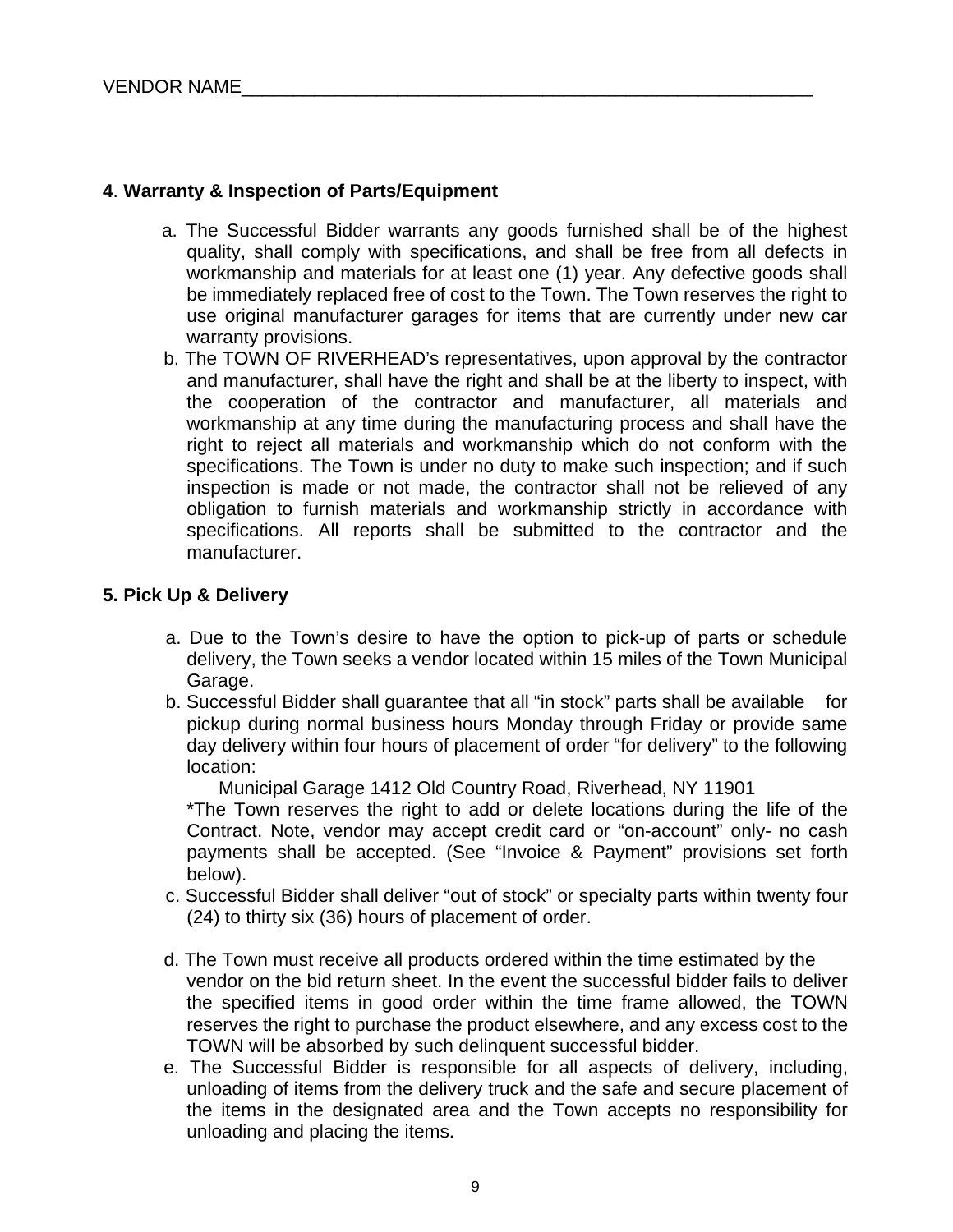f. In the event delivery of completed products under this contract shall be necessarily delayed because of strike, injunctions, government controls or by reason or any other cause of circumstance beyond the control of the contractor, the time of completion of delivery shall be extended by a number of days to be determined in each instance by mutual agreement between the Town and the Contractor.

#### **6. Invoices & Payments**

- a. The vendor shall put the item(s) "on account" and submit an invoice for payment to the Town on a monthly basis. The vendor shall not accept cash payment for any item.
- b. All invoices, vouchers, packing slips and any correspondence shall include the following: date/time; description of item; identify the Town employee picking up the item. All invoices shall be submitted for payment to:

**Town Hall – Attn: Municipal Garage 200 Howell Ave. Riverhead, NY 11901** 

## **Every invoice must identify the employee picking up the item.**

#### **7. Contract Period**

The contract period for this bid award shall be for one (1) year from date of award with the option to extend the contract for one (1) additional twelve-month period, upon the mutual agreement of both parties.

#### **8. Municipal Indemnification**

The successful bidder must agree to save, keep, bear harmless and fully indemnify the Town and any of its officers, agents, or representatives from all damages, costs or expenses in law or equity that may at any time arise or be set up for an infringement of the patent rights of any person or persons in consequence of the use by the Town or by any of its officers, agents or representatives of articles supplied under the contract arising from bids submitted and of which the successful bidder and manufacturer are not lawfully entitled to sell, provided the Town gives the successful bidder and manufacturer prompt notice in writing of any suit and all information necessary to defend same.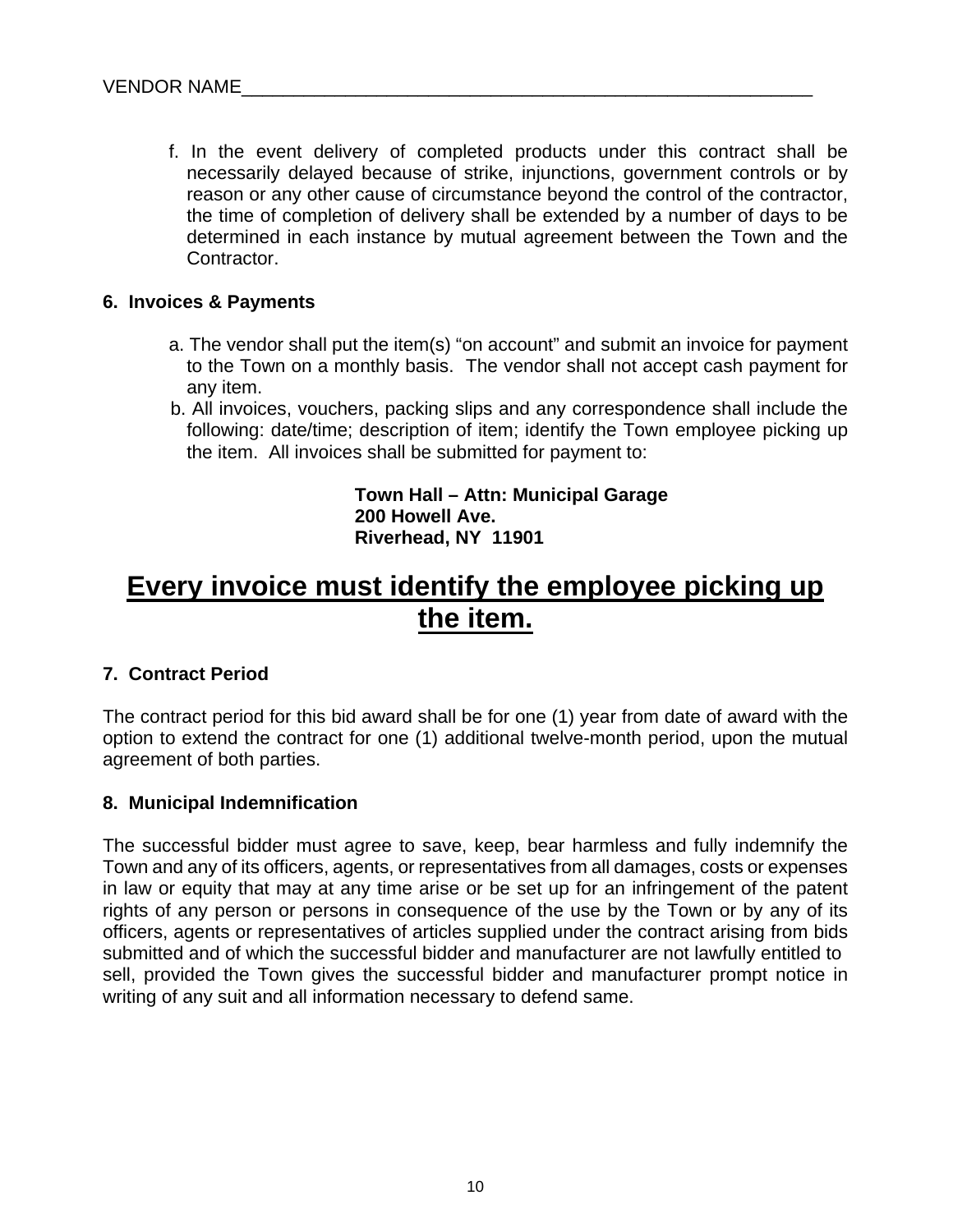#### **9. Confidential and Proprietary Information**

- a. All information contained in the Bid is subject to production under the New York Freedom of Information Act. Each Bidder shall be responsible for identifying all information in its Bid that it considers confidential and proprietary and not subject to release to the general public for any reason by including with its Bid a separate list entitled "Confidential and Proprietary Information". The list shall identify all such information and shall include the location of such information in the Bid, including page numbers, as well as an explanation as to why each piece of information is considered to be confidential and proprietary. All information not included on the list, even if marked as confidential or "proprietary, shall be considered public information and is subject to release at such time identified in the Town of Riverhead Procurement Policy and as required under the Freedom of Information Act.
- b. Reasons given for considering information within a Bid Response confidential or proprietary shall be legally justifiable, which is within the sole discretion of the County. Indicating that a Bid Response in its entirety is confidential and proprietary is not legally justifiable, is not acceptable, and may be grounds for the Town rejecting the Bid Response on the grounds that the Bid Response is not responsive.
- c. Limitations to Liability: Town of Riverhead assumes no responsibility and no liability for costs incurred by Successful Bidder in responding to this bid, including requests for additional information. The Town assumes no responsibility and shall not be liable in any way for the release to the public of information that is contained in the Bid Response.
- d. Bidder agrees to promptly provide any non-confidential information or materials required by the Town to respond to such requests, to the extent required by law.

#### **10. Independent Contractor**

In the performance of this Agreement, the Bidder, including its employees, agents, and subcontractors shall act solely as an independent contractor, and nothing contained in or implied by this Agreement shall be construed at any time to create any other relationship between the Town and the Bidder, including employer and employee, partnership, principal and agent, or joint venture.

#### **11. Assignment**

The Contract resulting from this bid and the compensation, which may become due thereunder are not assignable except with prior written approval of the Town.

#### **12. Interpretation**

The Contract resulting from this Solicitation shall be construed under the laws of the State of New York.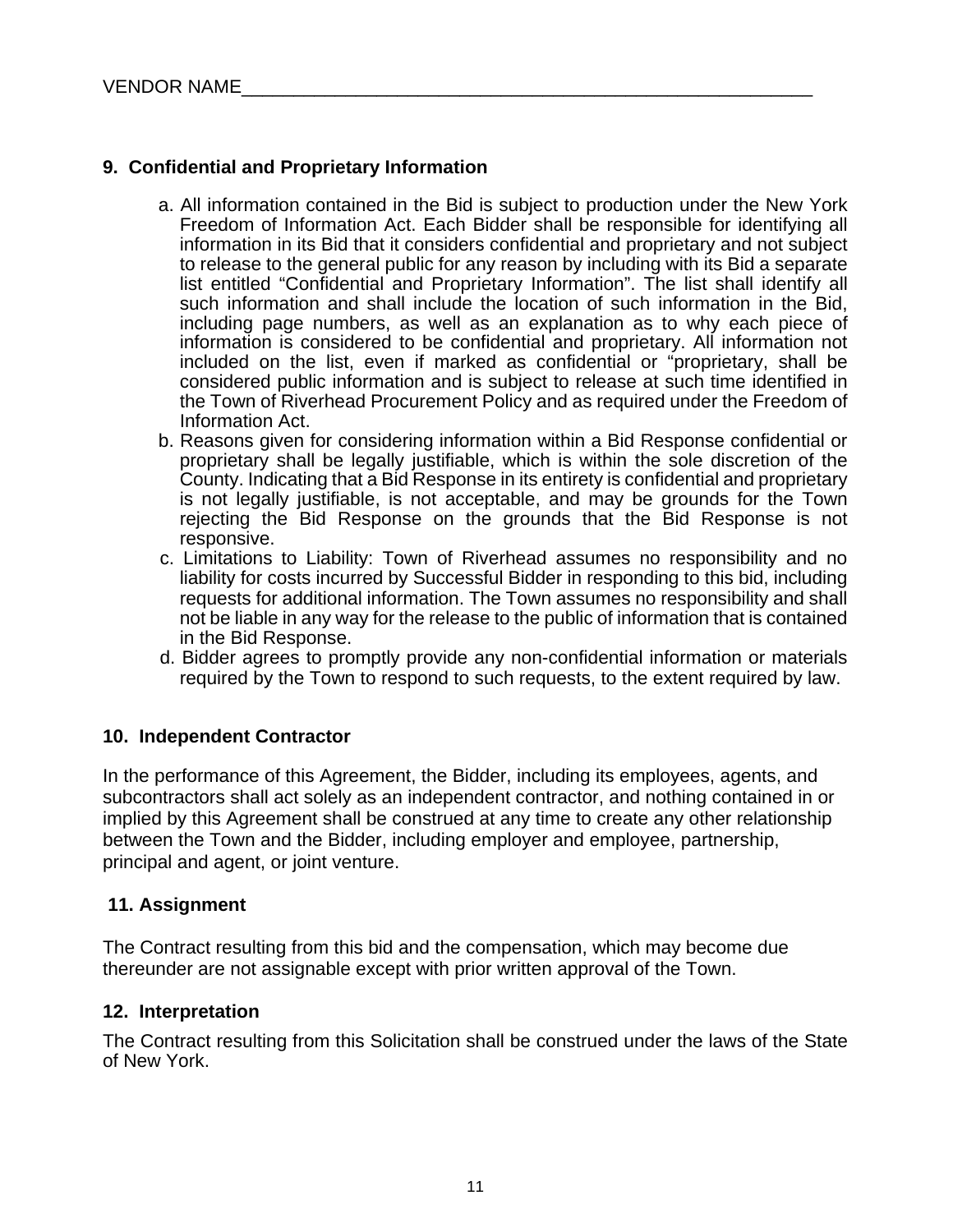#### **13. Indemnification**

If a Contract is awarded, the Successful Bidder shall be required to indemnify, defend, and hold the County, its employees, and agents harmless from and against any and all claims, loss, liability, cost, and expenses, including attorney fees, howsoever arising or incurred, alleging personal injury, bodily injury, including death, or property damage arising out of or attributable to the Successful Bidder's performance of the Contract awarded.

#### **14. Termination Process**

- a. Termination for Convenience:
	- Notwithstanding anything contained herein, the Town may terminate this Agreement anytime, in whole or in part, without showing cause by providing thirty (30) days written notice to the Successful Bidder. The Town shall pay all reasonable costs incurred by the Successful Bidder up to the date of termination. The Successful Bidder shall not be reimbursed for any anticipatory profits, which have not been earned to the date of termination.
- b. The Successful Bidder shall be provided 30 days' notice of any termination not for cause and shall only perform such work during the 30-day notice period that is authorized in writing by the County's Purchasing Agent.
- c. This Agreement may be terminated by the Town upon at least seven (7) days' notice to the Successful Bidder in the event that: (1) the Work is permanently abandoned by the Town; (2) continued Work is deemed by the Town, in its sole discretion, not to be in the best interests of the Town; or (3) monies are no longer available or are not appropriated to fund the Work being performed or to be performed under this Agreement.
- d. Termination for Cause:

Notwithstanding anything contained herein, if the Successful Bidder fails to fulfill its obligation under this Agreement properly and on time or otherwise violates any provision of this Agreement, the Town may terminate this Agreement by written notice to the Successful Bidder. The notice shall specify the acts or omissions relied upon as cause for termination. All finished or unfinished goods or services provided by the Successful Bidder shall, at the Town's option, become the Town's property. The Town shall pay the successful Bidder fair and equitable compensation for satisfactory performance prior to receipt of notice of termination less the amount of damages caused by the Successful Bidder's breach. If the damages are more than the compensation payable to the Successful Bidder, the Successful Bidder shall remain liable after termination, and the Town may take all steps necessary to collect damages.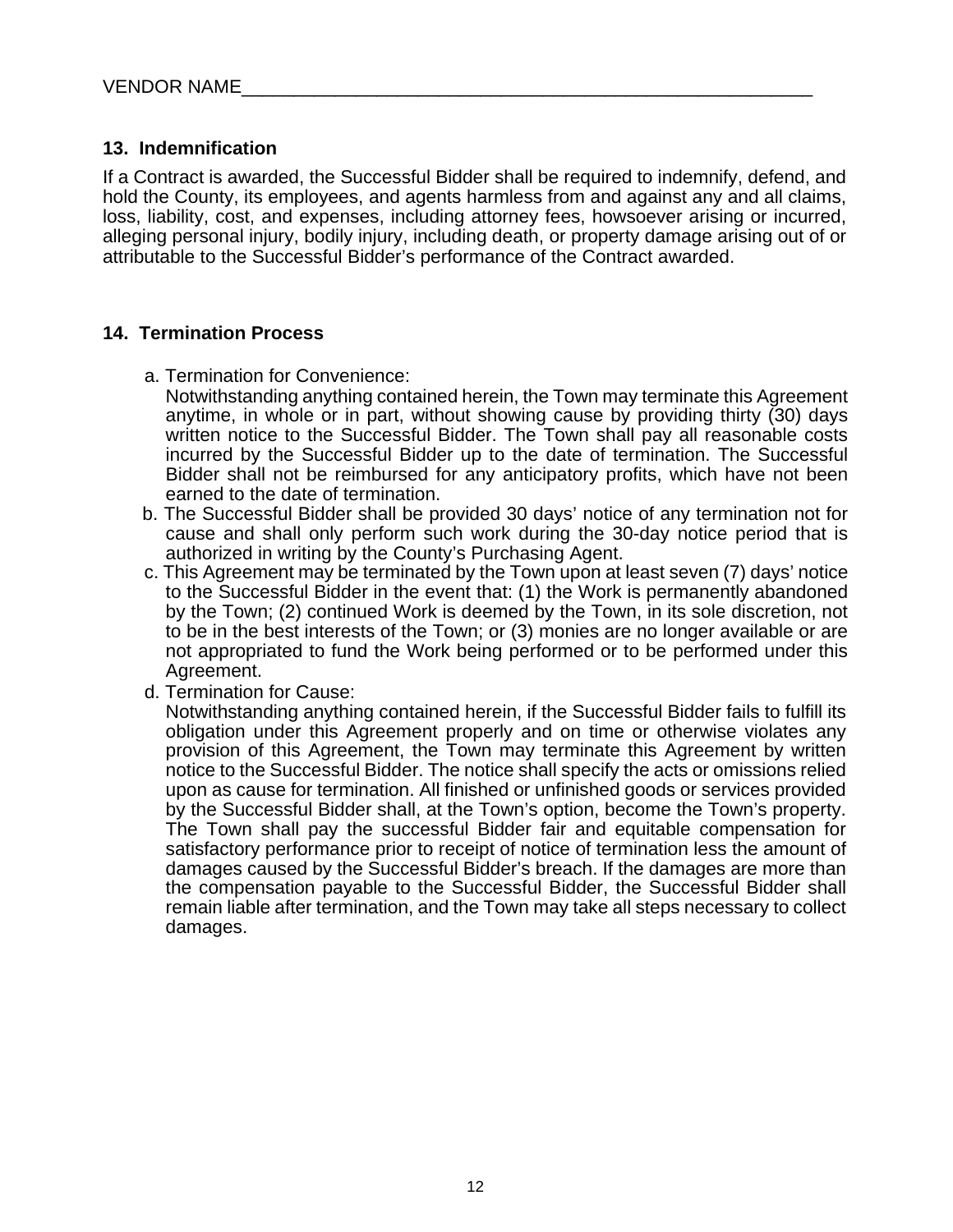## **AUTOMOTIVE PARTS PROPOSAL/BID SHEET**

#### **1. Company information**:

a. Name, physical address, mailing address, telephone number, fax number, the name of the primary contact for this bid, and the e-mail address for the primary contact and/or main office.

b. Confirm that the company is an authorized dealer/distributor of parts

Yes or NO

c. Identify the location for pick-up of parts.

#### **2. Insurance**:

- a. Proof of Comprehensive General Liability Insurance, including products completed, contractual, property and personal injury in the amount of \$1,000,000.00 per occurrence and \$2,000,000.00 in the aggregate; and
- b. Proof of professional liability insurance in the amount of (\$1,000,000.00.); and
- c. Proof of Automotive/Equipment Liability (Bodily Injury and Property Damage) insurance in the amount of \$100,000 (per occurrence)/\$300,000 (total).

(Please annex proof of insurance.)

**3.** Identify or provide information regarding availability "in stock" or ability to supply within the time parameters set forth in the bid specifications: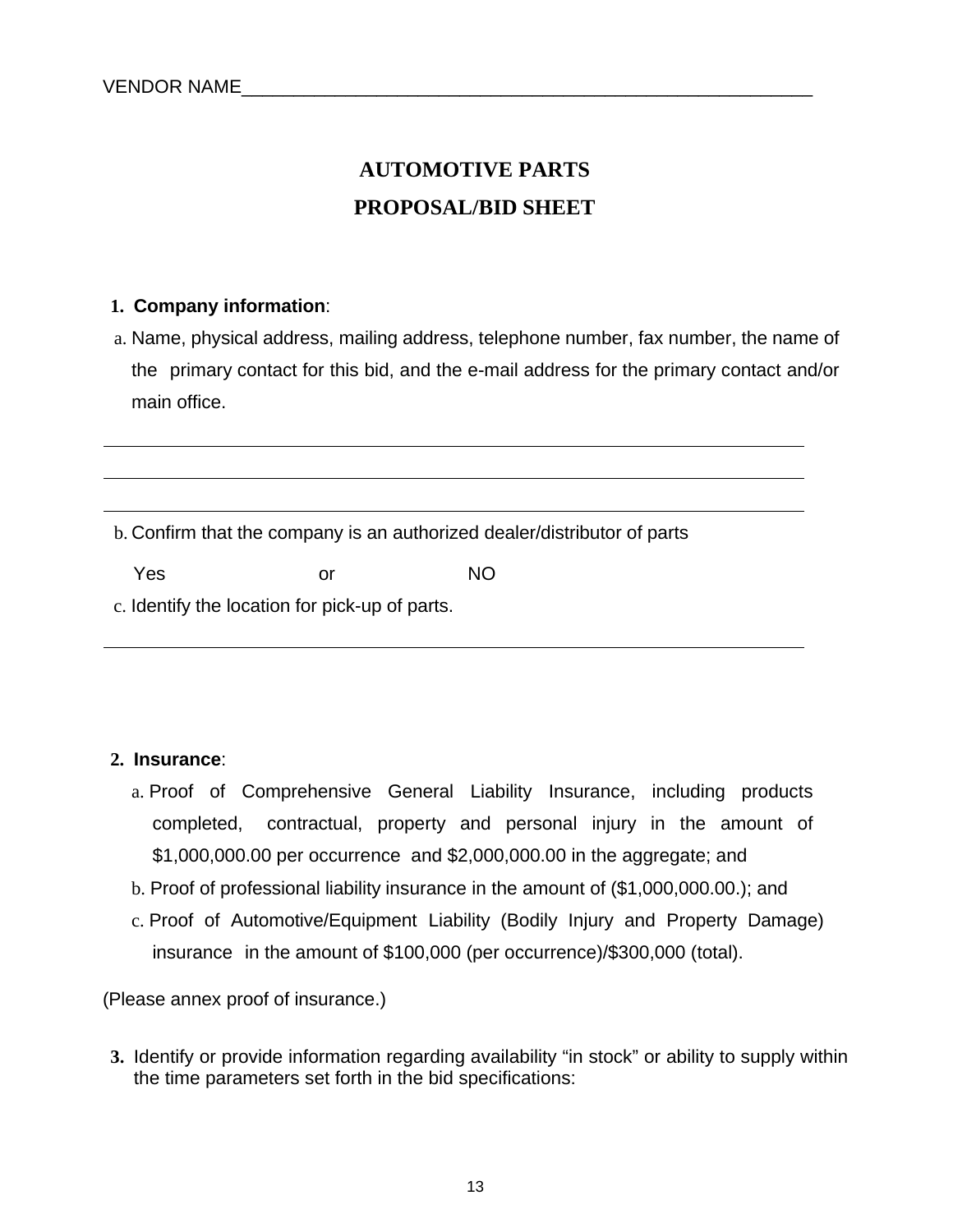|     | <b>GROUP</b>                                                          | <b>MANUFACTURER</b> | <b>DATE OF</b><br><b>PRICE LIST</b> | %DISCOUNT OFF<br><b>MANUFACTURER'S</b><br><b>PRICE LIST</b> |
|-----|-----------------------------------------------------------------------|---------------------|-------------------------------------|-------------------------------------------------------------|
| 1.  | AIR CONDITIONING PARTS<br>& SUPPLIES                                  |                     |                                     |                                                             |
| 2.  | <b>BEARINGS/SEALS</b>                                                 |                     |                                     |                                                             |
| 3.  | <b>BELTS &amp; HOSES</b>                                              |                     |                                     |                                                             |
| 4.  | <b>BRAKE CALIPERS</b>                                                 |                     |                                     |                                                             |
| 5.  | <b>BRAKE HYDRAULIC</b>                                                |                     |                                     |                                                             |
| 6.  | <b>BRAKE PARTS - ROTORS &amp;</b><br><b>DRUMS</b>                     |                     |                                     |                                                             |
| 7.  | CAPS-OIL, FUEL,<br><b>RADIATOR</b>                                    |                     |                                     |                                                             |
| 8.  | <b>CARBURETORS (NEW &amp;</b><br><b>REBUILT)</b>                      |                     |                                     |                                                             |
| 9.  | <b>CHEMICALS: SPRAY</b><br>CLEANERS, SILICONE,<br>LUBS, ETC.          |                     |                                     |                                                             |
| 10. | <b>COOLING SYSTEMS</b>                                                |                     |                                     |                                                             |
| 11. | <b>ELECTRONICS: POWER</b><br><b>WINDOW &amp; SEAT MOTORS,</b><br>ETC. |                     |                                     |                                                             |
| 12. | <b>EMISSIONS PARTS,</b><br><b>SENSORS</b>                             |                     |                                     |                                                             |
| 13. | <b>EXHAUST EQUIPMENT</b>                                              |                     |                                     |                                                             |
| 14. | FILTERS-AIR, OIL, PVC,<br><b>TRANSMISSION</b>                         |                     |                                     |                                                             |
| 15. | <b>FRONT END (CHASSIS</b><br>PARTS)                                   |                     |                                     |                                                             |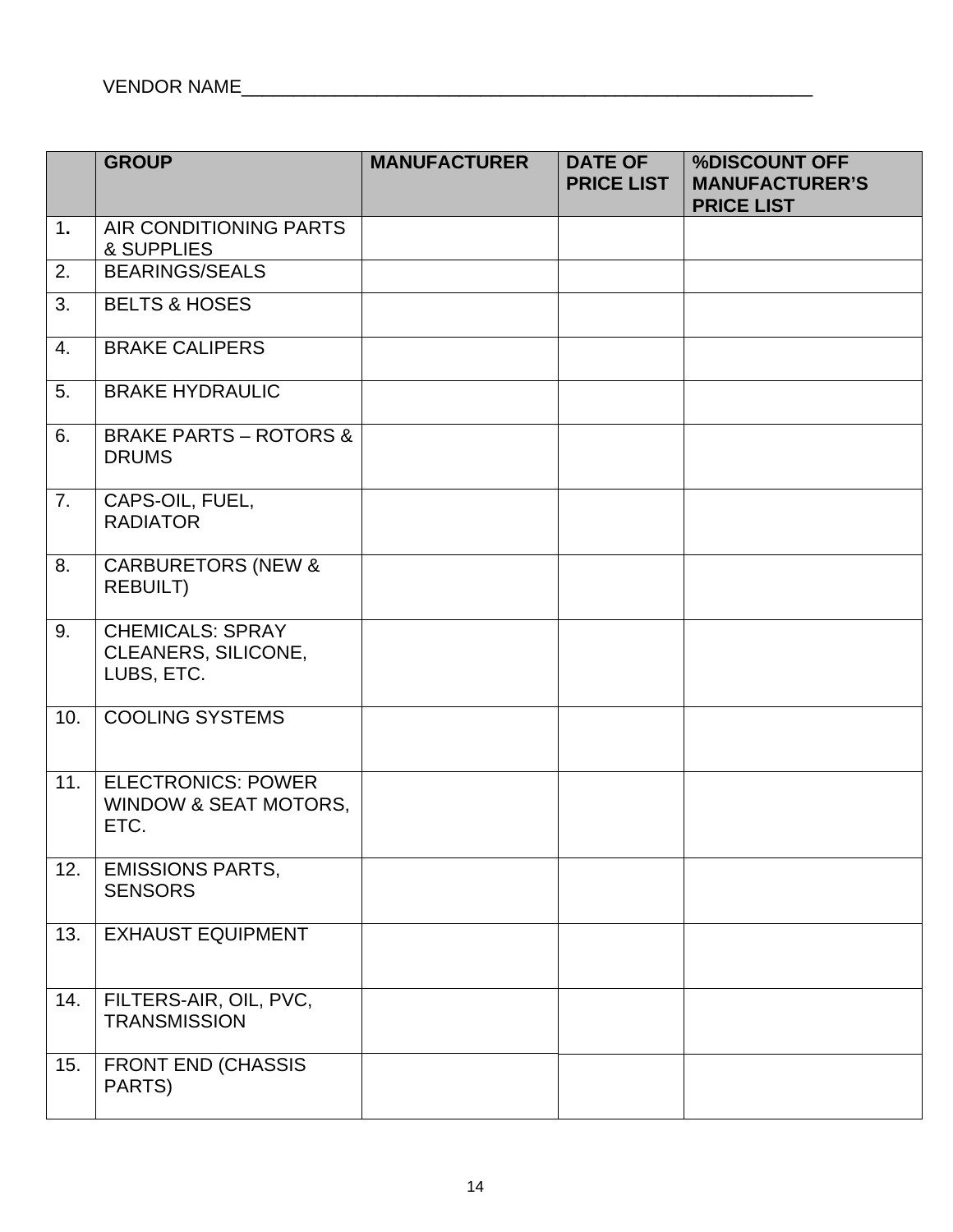|     | <b>GROUP</b>                                                    | <b>MANUFACTURER</b> | <b>DATE OF</b><br><b>PRICE LIST</b> | % DISCOUNT OFF<br><b>MANUFACTURER'S</b><br><b>PRICE LIST</b> |
|-----|-----------------------------------------------------------------|---------------------|-------------------------------------|--------------------------------------------------------------|
| 16. | <b>FUEL INJECTORS</b>                                           |                     |                                     |                                                              |
| 17. | <b>FUEL PUMPS</b>                                               |                     |                                     |                                                              |
| 18. | <b>GASKETS &amp; SEALS (OIL</b><br>SEALS, ETC.)                 |                     |                                     |                                                              |
| 19. | HARDWARE (LUG NUTS,<br>STUDS, ETC.)                             |                     |                                     |                                                              |
| 20. | <b>IGNITION PARTS (WIRES,</b><br>ETC.)                          |                     |                                     |                                                              |
| 21, | <b>KEY BLANKS</b>                                               |                     |                                     |                                                              |
| 22. | <b>LIGHTING</b>                                                 |                     |                                     |                                                              |
| 23. | PLUGS, SWITCHES, ETC.                                           |                     |                                     |                                                              |
| 24. | <b>RADIATOR &amp; HEATER</b><br><b>CORES</b>                    |                     |                                     |                                                              |
| 25. | <b>SHOCK ABSORBERS</b>                                          |                     |                                     |                                                              |
| 26. | <b>SPARK PLUGS</b>                                              |                     |                                     |                                                              |
| 27. | <b>STARTERS &amp;</b><br><b>GENERATORS</b><br>(REMANURACTURED)  |                     |                                     |                                                              |
| 28. | TIRE REPAIR (PLUGS,<br>PATCHES, VALVES, WHEEL<br>WEIGHTS, ETC.) |                     |                                     |                                                              |
| 29. | TUNE UP PARTS,<br><b>DISTRIBUTOR CAPS,</b><br>ROTORS, WIRES     |                     |                                     |                                                              |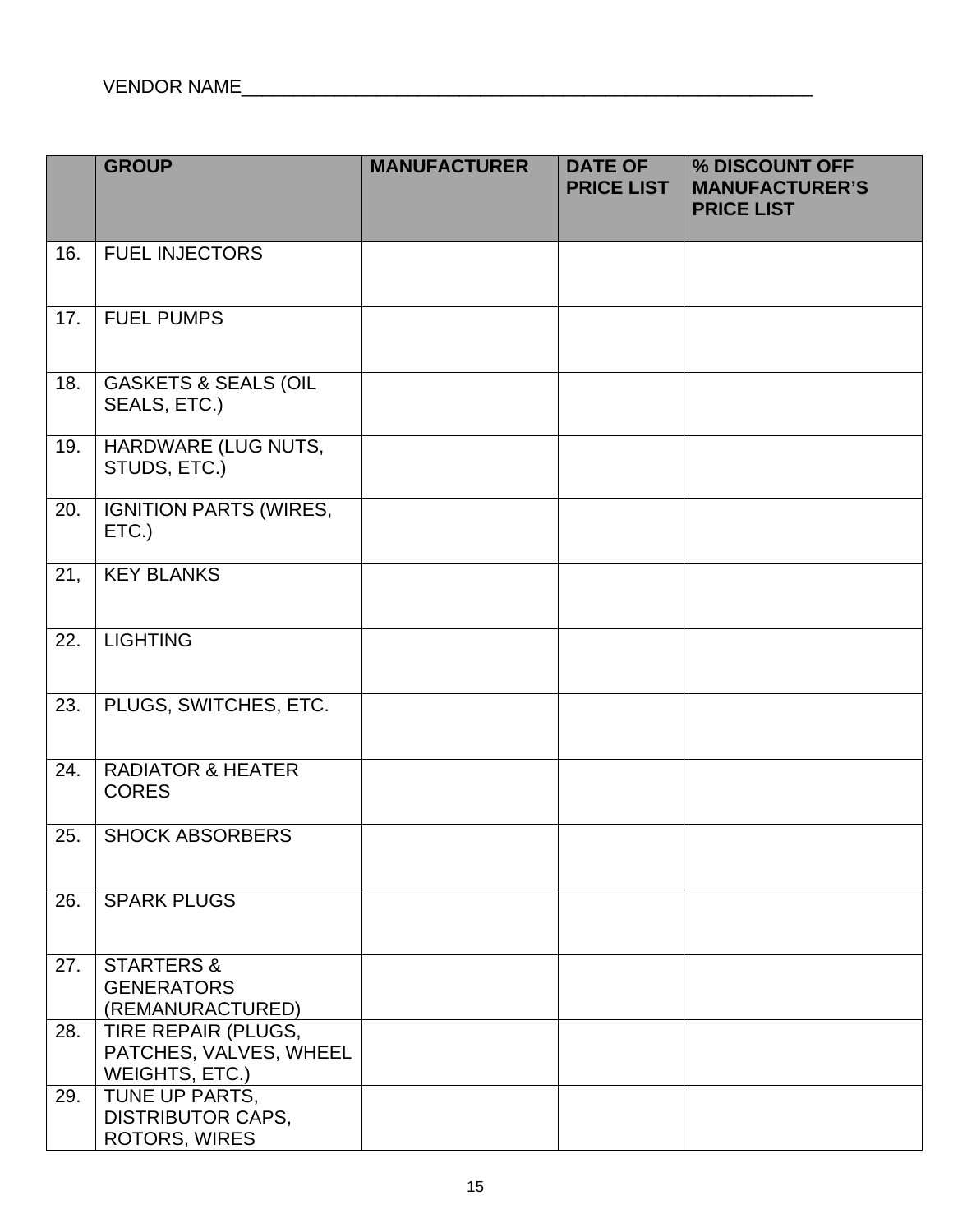# VENDOR NAME\_\_\_\_\_\_\_\_\_\_\_\_\_\_\_\_\_\_\_\_\_\_\_\_\_\_\_\_\_\_\_\_\_\_\_\_\_\_\_\_\_\_\_\_\_\_\_\_\_\_\_\_\_\_\_

|     | <b>GROUP</b>                             | <b>MANUFACTURER</b> | <b>DATE OF</b><br><b>PRICE LIST</b> | % DISCOUNT OFF<br><b>MANUFACTURER'S</b><br><b>PRICE LIST</b> |
|-----|------------------------------------------|---------------------|-------------------------------------|--------------------------------------------------------------|
| 30. | UNIVERSAL JOINTS                         |                     |                                     |                                                              |
| 31. | <b>WATER PUMPS</b>                       |                     |                                     |                                                              |
| 32. | <b>WINDSHIELD WASHER</b><br><b>FLUID</b> |                     |                                     |                                                              |
| 33. | <b>WINDSHIELD WIPER</b><br><b>MOTORS</b> |                     |                                     |                                                              |
| 34. | <b>WIPER BLADES</b>                      |                     |                                     |                                                              |
| 35. | <b>LIGHTING</b>                          |                     |                                     |                                                              |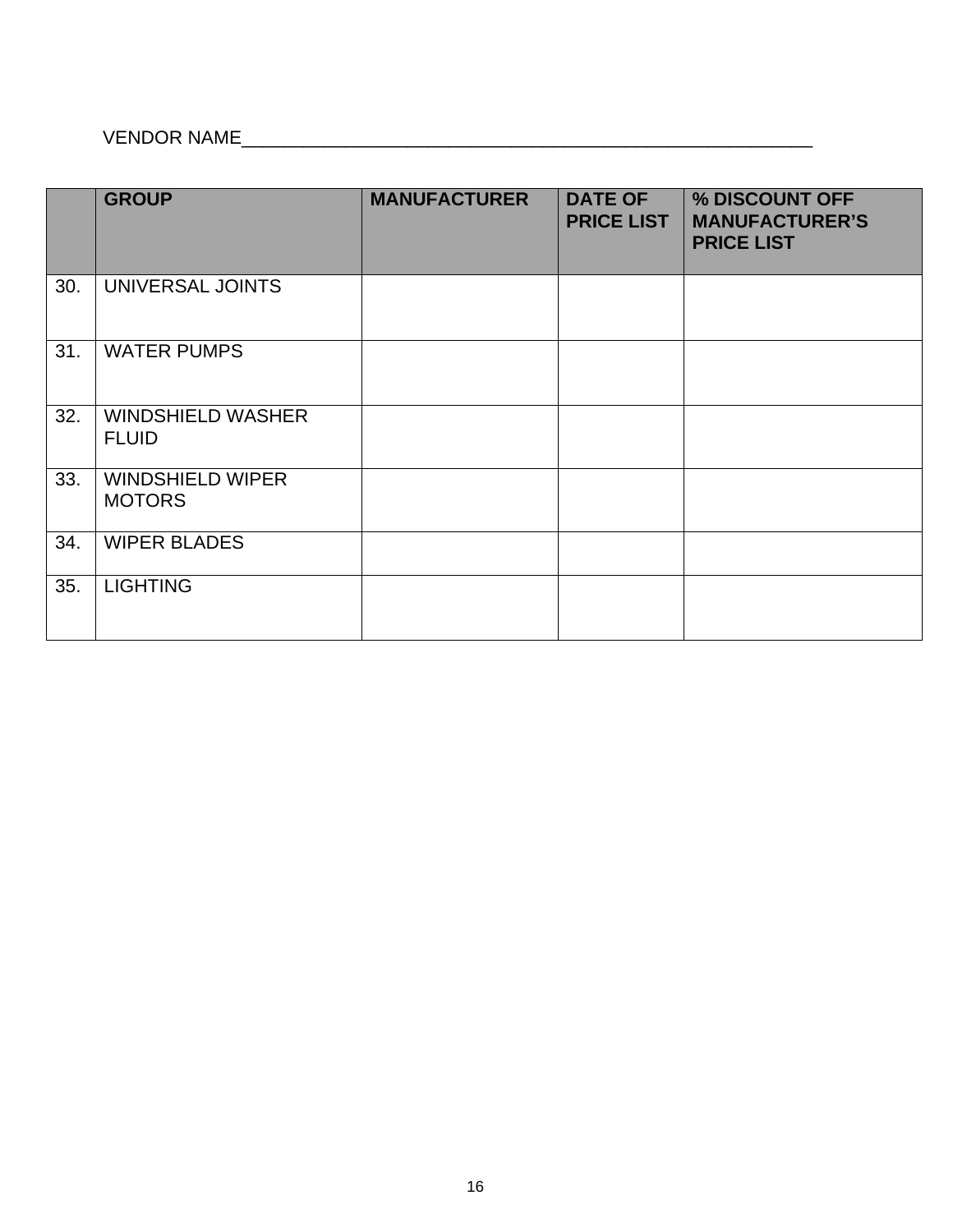#### **NON-COLLUSIVE CERTIFICATE**

#### (MUST BE COMPLETED. SIGNED. NOTARIZED AND RETURNED WITH BID)

UNDER PENALTIES OF PERJURY:

(bidder), being duly sworn, deposes and says:

- A) This bid or proposal has been independently arrived at without collusion with any other bidder or with any competitor or potential competitor;
- B) This bid or proposal has not knowingly been disclosed, prior to the opening of bids or proposals for this project, to any other bidder, competitor, or potential competitor;
- C) No attempt has been made or will be made to induce any other person, partnership, or corporation to submit or not to submit a bid or proposal;
- D) The person signing this bid or proposal certifies that he has been fully informed regarding the accuracy of the statements contained in this certification, and under penalties of perjury, affirms the truth thereof, such penalties being applicable to the bidder as the person signing on its behalf; and
- E) That the attached hereto (if a corporate bidder) is a certified copy of a resolution authorizing the execution of this certificate by the signatory of this bid or proposal on behalf of the corporate bidder.

\_\_\_\_\_\_\_\_\_\_\_\_\_\_\_\_\_\_\_\_\_\_\_\_\_\_\_\_\_\_\_\_\_\_\_\_\_\_\_\_\_\_\_\_\_\_\_\_\_\_\_\_\_\_\_\_\_\_\_\_\_\_\_

Corporation:

(PRINT CORPORATION NAME)

By:

(SIGNATURE) (TITLE)

Address: \_\_\_\_\_\_\_\_\_\_\_\_\_\_\_\_\_\_\_\_\_\_\_\_\_\_\_\_\_\_\_\_\_\_\_\_\_\_\_\_\_\_\_\_\_\_\_\_\_\_\_\_\_\_\_

Sworn to before me this

 $\frac{1}{2}$  day of  $\frac{1}{2}$ , 20

Notary Public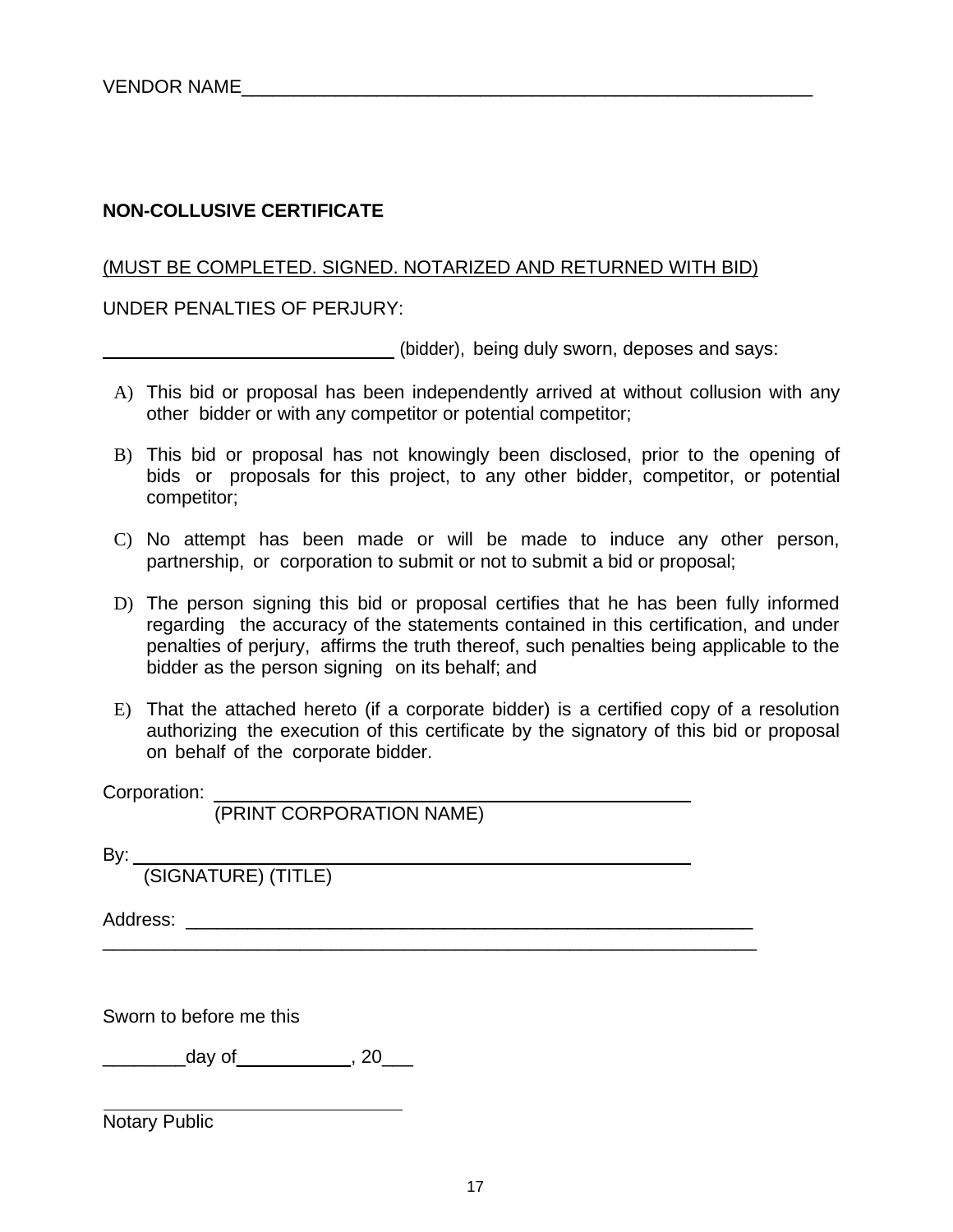I/WE FULLY UNDERSTAND THAT THE ACCEPTANCE OF THIS BID IS SUBJECT TO THE PROVISIONS OF SECTION 103A AND 103B OF THE GENERAL MUNICIPAL LAW.

| CONTACT PERSON: Network and the state of the state of the state of the state of the state of the state of the state of the state of the state of the state of the state of the state of the state of the state of the state of |
|--------------------------------------------------------------------------------------------------------------------------------------------------------------------------------------------------------------------------------|
|                                                                                                                                                                                                                                |
| DATE: ________________________                                                                                                                                                                                                 |
|                                                                                                                                                                                                                                |
|                                                                                                                                                                                                                                |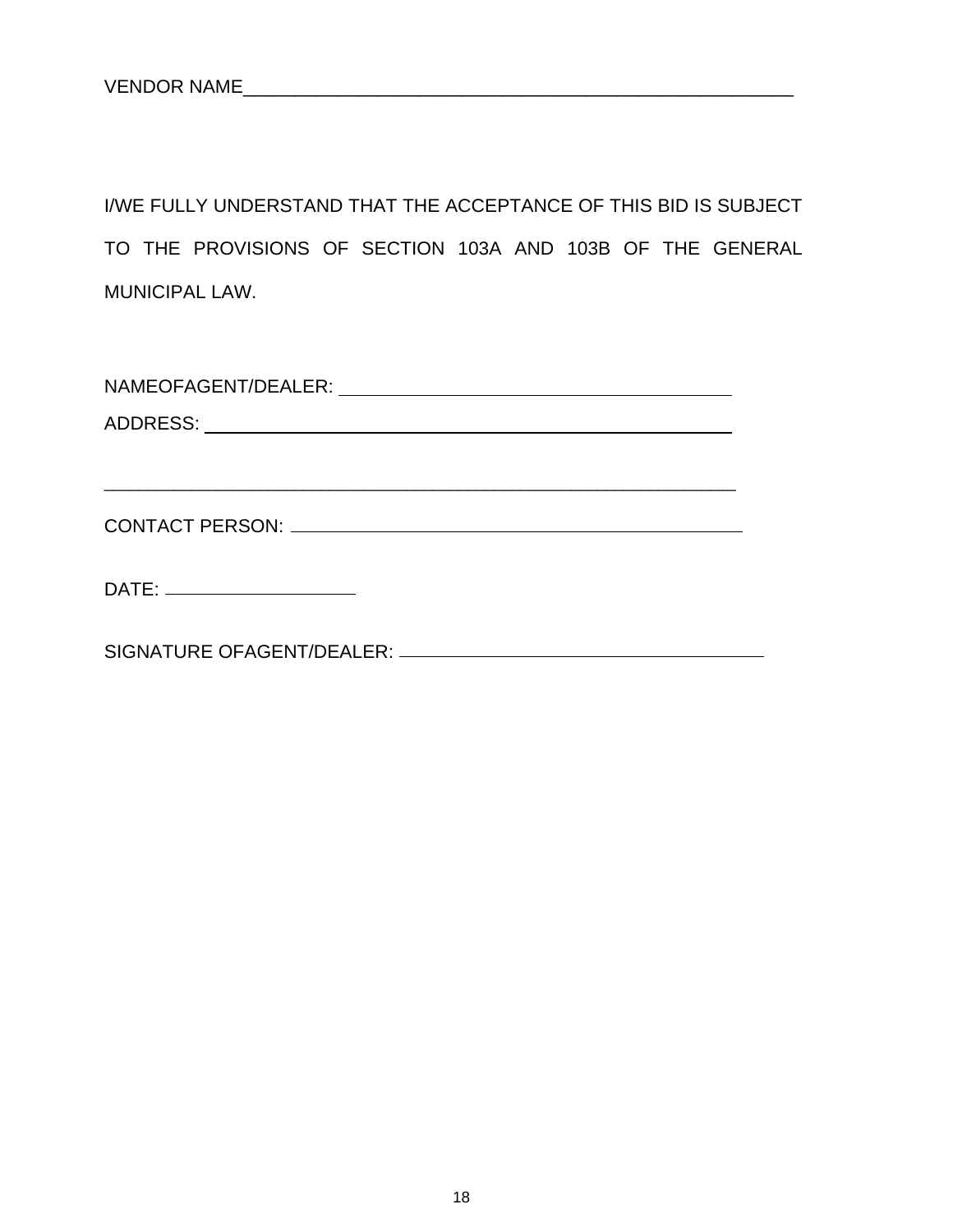VENDOR NAME

#### **IRAN DIVESTMENT ACT CERTIFICATION**

As a result of the Iran Divestment Act of 2012 (Act), Chapter 1 of the 2012 Laws of New York, a new provision has been added to the State Finance Law (SFL), § 165-a, effective April 12, 2012. Under the Act, the Commissioner of the Office of General Services (OGS) will be developing a list (prohibited entities list) of "persons" who are engaged in "investment activities in Iran" (both are defined terms in the law). Pursuant to SFL § 165-a(3)(b), the initial list is expected to be issued no later than 120 days after the Act's effective date, at which time it will be posted on the OGS website.

By submitting a bid in response to this solicitation or by assuming the responsibility of a Contract awarded hereunder, Bidder/Contractor (or any assignee) certifies that once the prohibited entities list is posted on the OGS website, it will not utilize on such Contract any subcontractor that is identified on the prohibited entities list.

Additionally, Bidder/Contractor is advised that once the list is posted on the OGS website, any Contractor seeking to renew or extend a Contract or assume the responsibility of a Contract awarded in response to the solicitation, must certify at the time the Contract is renewed, extended or assigned that it is not included on the prohibited entities list.

During the term of the Contract, should the TOWN OF RIVERHEAD receive information that a person is in violation of the above-referenced certification, the TOWN OF RIVERHEAD will offer the person an opportunity to respond. If the person fails to demonstrate that it has ceased its engagement in the investment which is in violation of the Act within 90 days after the determination of such violation, then the TOWN OF RIVERHEAD shall take such action as may be appropriate including, but not limited to, imposing sanctions, seeking compliance, recovering damages, or declaring the Contractor in default.

The TOWN OF RIVERHEAD reserves the right to reject any bid or request for assignment for an entity that appears on the prohibited entities list prior to the award of a contract, and to pursue a responsibility review with respect to any entity that is awarded a contract and appears on the prohibited entities list after contract award.

| Signature: Management Contract Contract Contract Contract Contract Contract Contract Contract Contract Contract Contract Contract Contract Contract Contract Contract Contract Contract Contract Contract Contract Contract Co |
|--------------------------------------------------------------------------------------------------------------------------------------------------------------------------------------------------------------------------------|
| Print Name: Name:                                                                                                                                                                                                              |
| Title:<br><u> 1989 - Andrea State Barbara, politik a postal de la provincia de la provincia de la provincia de la provincia</u>                                                                                                |
| Company Name: Company Name:                                                                                                                                                                                                    |
|                                                                                                                                                                                                                                |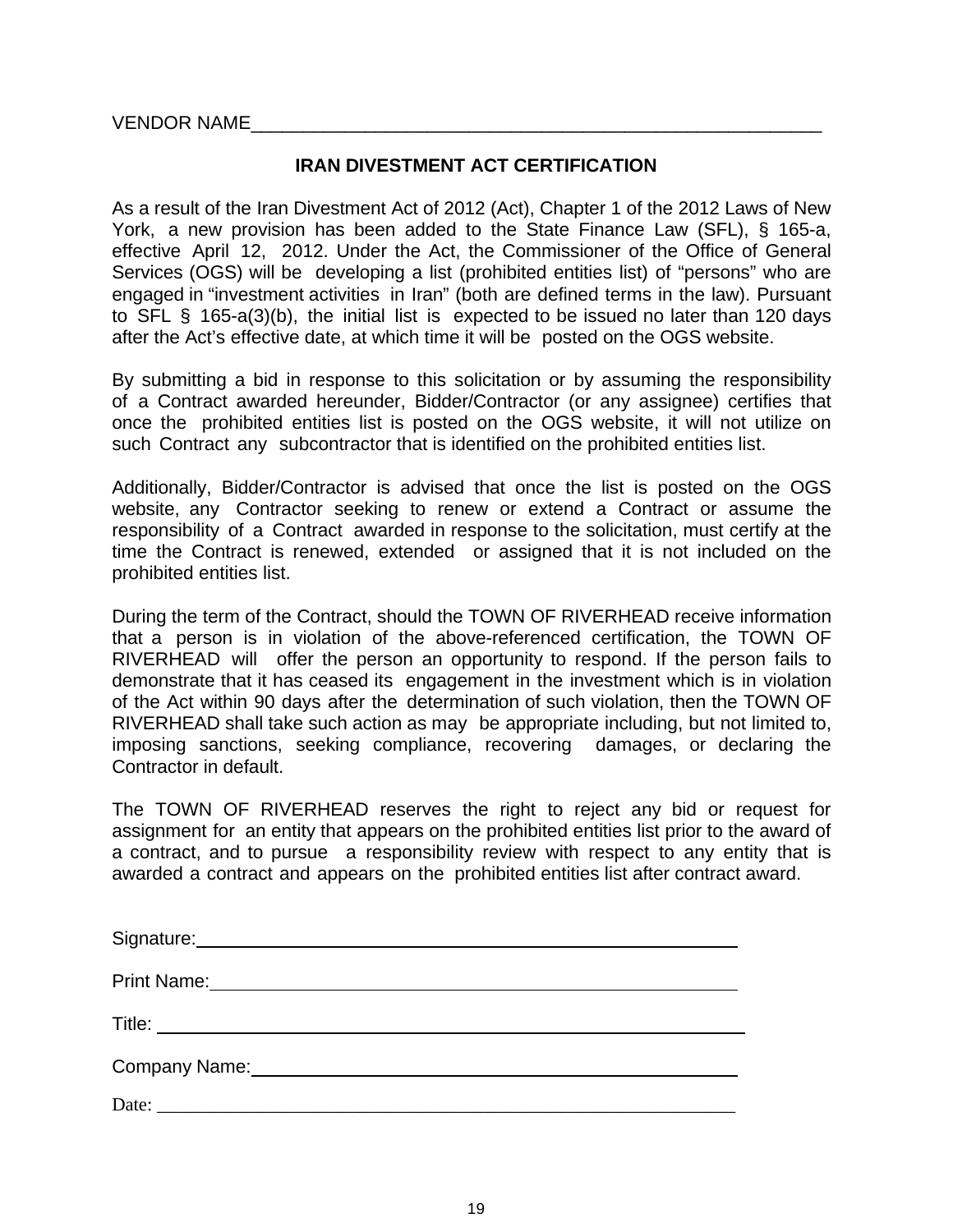VENDOR NAME\_\_\_\_\_\_\_\_\_\_\_\_\_\_\_\_\_\_\_\_\_\_\_\_\_\_\_\_\_\_\_\_\_\_\_\_\_\_\_\_\_\_\_\_\_\_\_\_\_\_\_\_\_\_\_

#### **SEXUAL HARASSMENT STATEMENT**

By submission of this bid, each bidder and each person signing on behalf of any bidder certifies, and in the case of a joint bid each party thereto certifies as to its own organization, under penalty of perjury, that the bidder has and has implemented a written policy addressing sexual harassment prevention in the workplace and provides annual sexual harassment prevention training to all of its employees. Such policy shall, at a minimum, meet the requirements of §201-G of the Labor Law.

| Signature: Management Signature: |
|----------------------------------|
| <b>Print Name:</b>               |
|                                  |
| Company Name:                    |
| Date:                            |